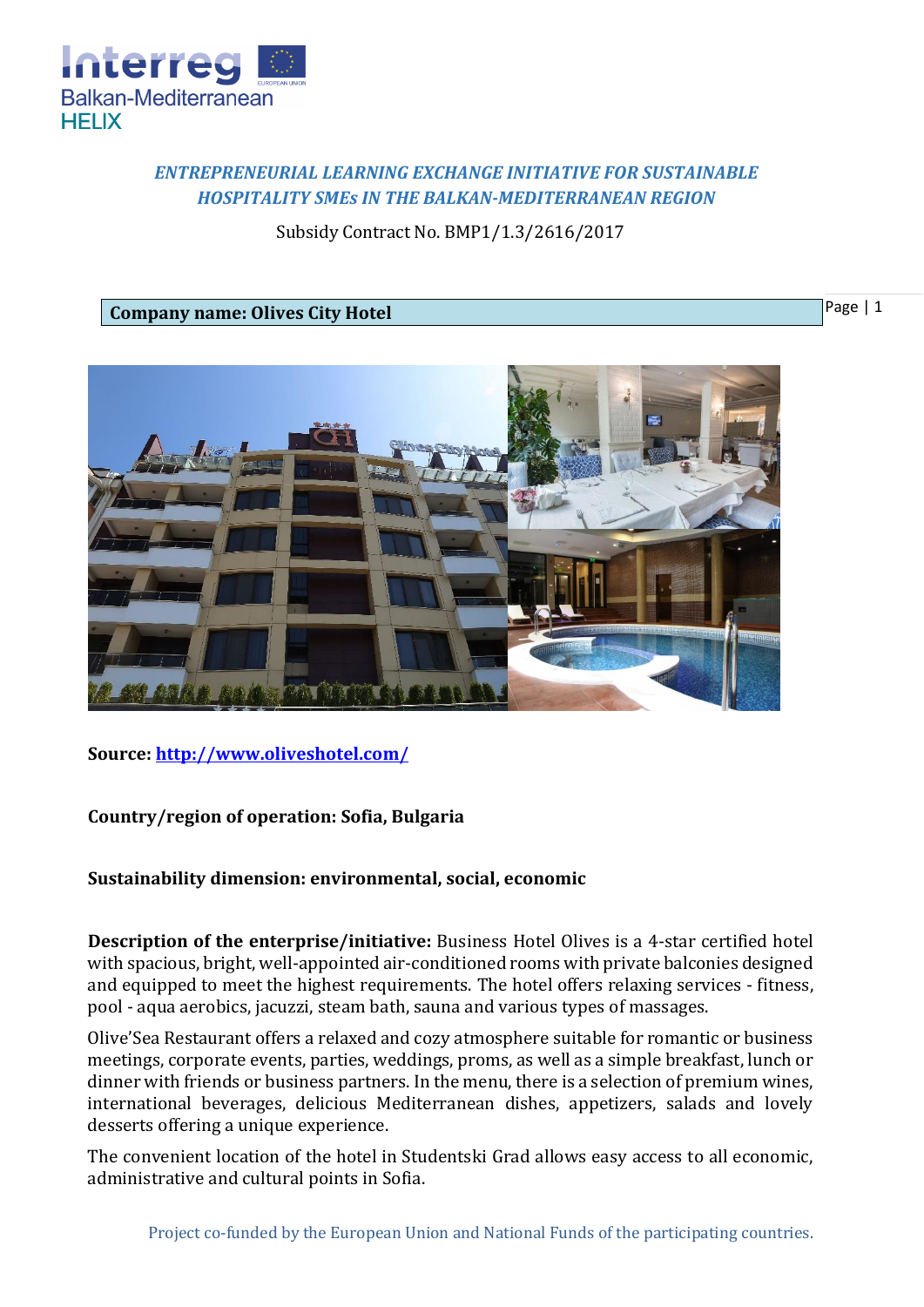

**Social/ community impact sought:** providing accommodation, catering and additional services with low environmental impact

**Stakeholders:** visitors, society in general

Page | 2

**Approach applied:** resource-saving technologies, Use of renewable energy resources

**Innovation applied:** Introduction of water aerobics for adult and babies - classes for the guests and the public. Water aerobics for babies is the most suitable activity for both babies and their parents. It improves the muscular tone, endurance, strength, coordination, balance and blood flow of the baby. Confidence and self-confidence develop, with children having a better and relaxed sleep.

**Social impact and business results achieved:** Olives City Hotel provides professional hotel services combined with a personal touch and attention to detail that attracts the loyalty of all guests. In terms of sustainability, the hotel has Green Company Certificate. The company has been awarded as the best 4 star hotel in Sofia for 2016 and 2017. Moreover, the hotel received Excellent awards from Booking and Expedia – Guest Review Awards 2018.

**Financial situation / sustainability of the business model:** The sustainability of the business is ensured by the environmental responsibility of the enterprise. The responsible attitude of Olive City Hotel to the environment was set as early as the construction of the facility by his investor. The hotel has high-class energy efficiency and resource-saving systems. The building is constructed with high - quality waterproofing and windows with K - glass, which, according to different manufacturers' data, is twice as good insulator than the ordinary ones used in joinery glass units.

The central air conditioning of the hotel is built with the innovative and modern VRF system with a ground probe before the start of the construction, which allows individual adjustment of the heating and cooling in each room.

Part of the electricity and all the hot water is provided by solar panels, which fully secure the hotel's needs while offering the guests green energy. The entire Olives City hotel has LED lighting, and LED showers in the bathrooms have a special system that monitors and controls the flow of water. In the Olive'Sea Restaurant's kitchen the aspiration and ventilation system is assisted by a recuperator that uses already heated air.

**Key success factors:** environment responsibility

**Challenges and problems:** lack of qualified staff; need of additional trainings on the resource-utilization and environment protection matters